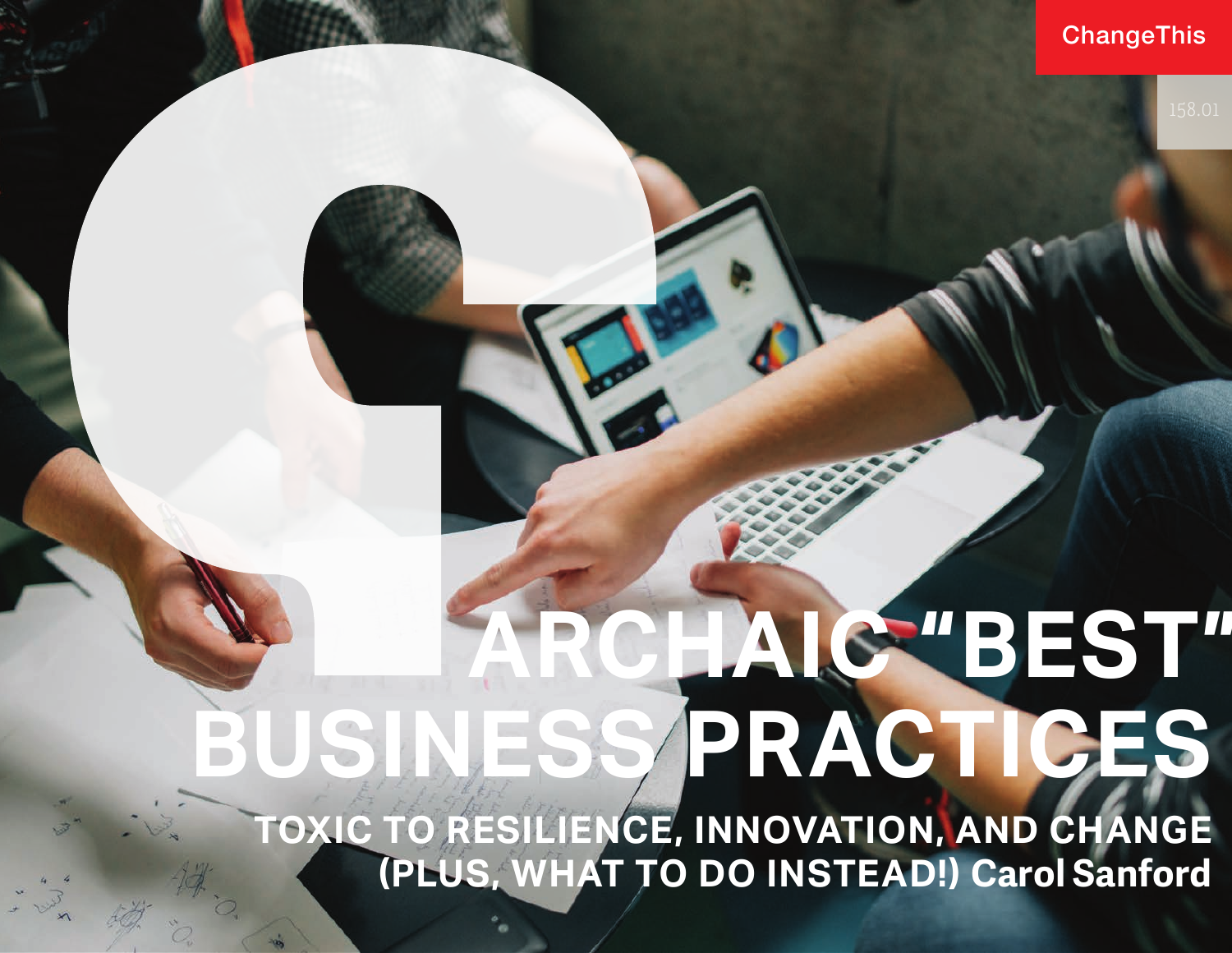## **Can your business respond brilliantly to industry disruption? Or, better yet, can you be the source of it?**

Seventy percent of the Fortune 1000 in 2003 are no longer in existence. The odds of being in the thirty percent of the businesses that makes it, and thrives, are stacked against you. And the rate of demise has been accelerating over the last century. Only four percent of businesses that existed ten years ago are still serving customers. One day you're in; the next day you're out.

Why do companies decline and disappear in the face of disruption? It is rarely paralysis, which is the common assumption. If asked, the answer usually is that they were frozen in time while everything around them changed. However, the cause is more likely to be a failure to respond to disruption in their industry with appropriate action even when well aware of it. The leadership cannot read the nature of change coming or find a way to innovate to meet or lead it. Responding to industry disruption with appropriate action requires a particularly robust organizational intelligence that is built for resilience and innovation with a workforce that embraces change. It is not just a great product development group.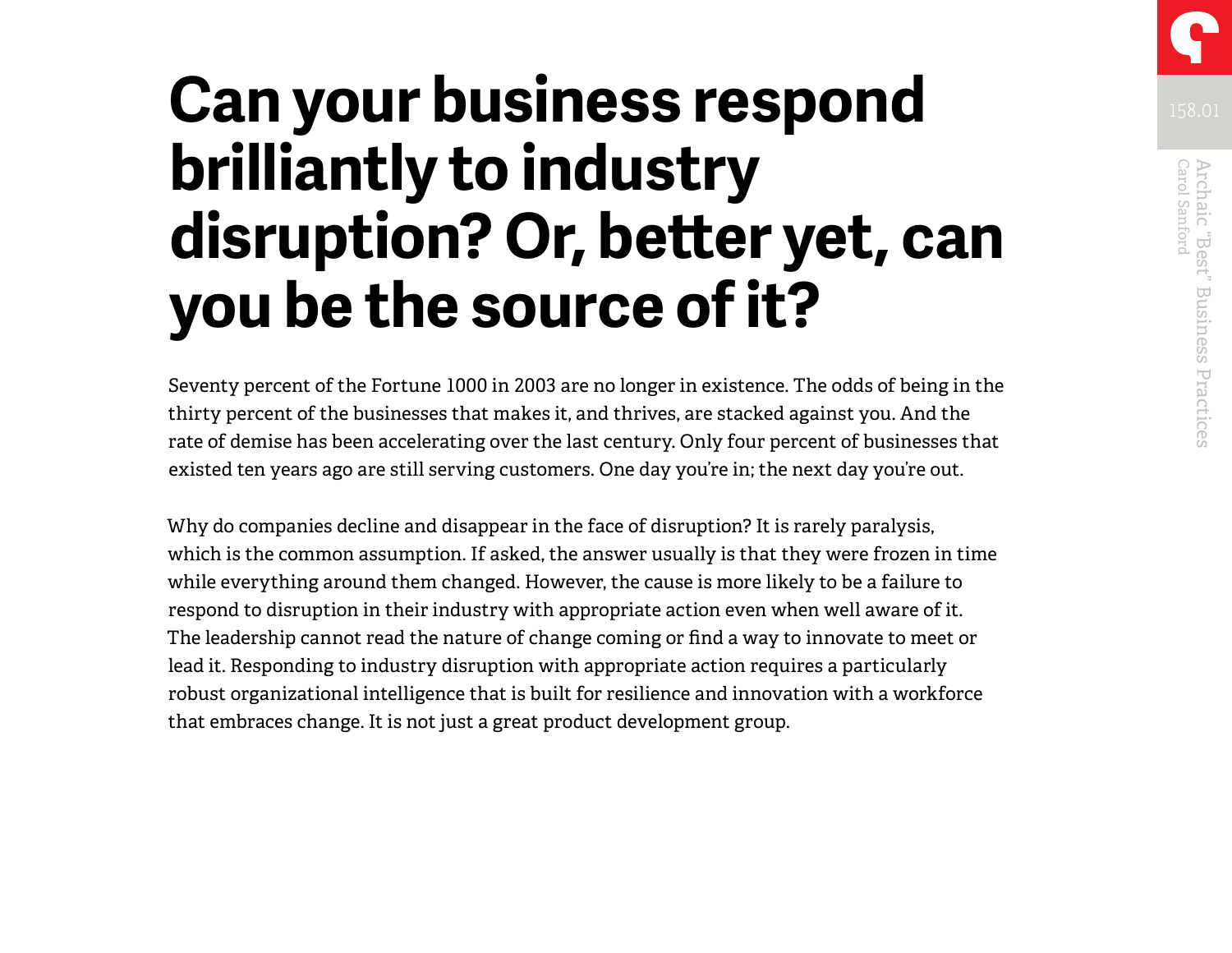So what makes the longevity and thriving difference? Examining modern business from a practices perspective offers lessons in the source of demise—the source of displaceability from a previous perch. Our studies and engagements hint that so-called "best" business practices, which tend to be ancient and mechanical, give them no platform for innovation nor allow their people to change rapidly.

It seems invisible to the company, even though under constant siege, and beyond their ability to develop the organizational capability to innovate and rise to the challenge, rather than depending on keeping a set of new products and services on the drawing board. What they need are a broad base of humans, ubiquitously, who feel resilient in the face of radical challenge, have an on-going innovation practice built-in to how they work every day and feel that change is their personal friend. Work design, (how we decide what work is to be done, by whom, and toward what goals) must be a major part of the new thinking. Work design itself has had little innovation for centuries in spite of thousands of new consulting offers which are adopted every day. In most cases, there has been no evolution in how work gets done for 600 or more years. Businesses are using practices originated between the sixteenth to twentieth centuries. They are, literally, archaic.

My Institute has studied business practices as they become popular and get passed along for four decades. I have collected over 100 practices that are toxic to the very nature of the organization and the people needed to thrive in business. These pervasive toxic practices make it difficult, if not impossible, to be on top of the game. Plus, thousands of hours are spent on amelioration of the side effects that would be better spent on creative engagements with the human beings the business touches.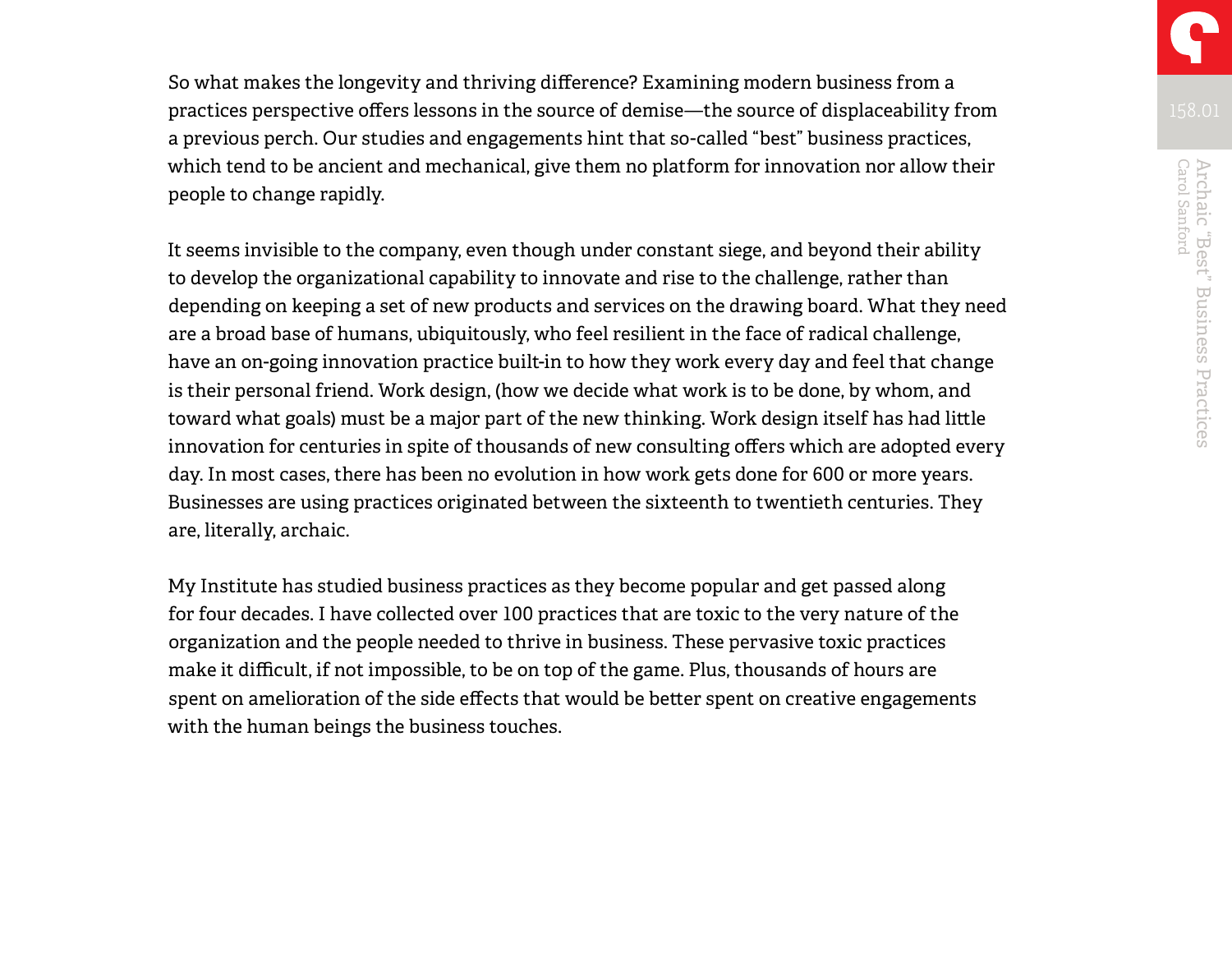The concept of "best practices" is no protection against toxic practices. Most of these "best practices" have never been validated and are marketing hype invented by a consultant company. Everyone wants to have the "best" way to work. But by what standards? Some are particularly toxic—whether that is in how they develop strategy, lead people, or change an industry. And lost is the deep reconceptualization of how to design and carry out work in a way that speaks to and develops the highest aspect of human beings. Most businesses just layer on a new program to soften the negative effects of last year's program. Some programs and practices even undermine our role as citizens. But they are not examined rigorously before they are adopted. Amazingly, these practices even outlast the companies that adopt them, carried forward by Human Resource professionals and leaders who are hired elsewhere.

Businesses are using practices originated between the sixteenth to twentieth centuries. They are, literally, archaic.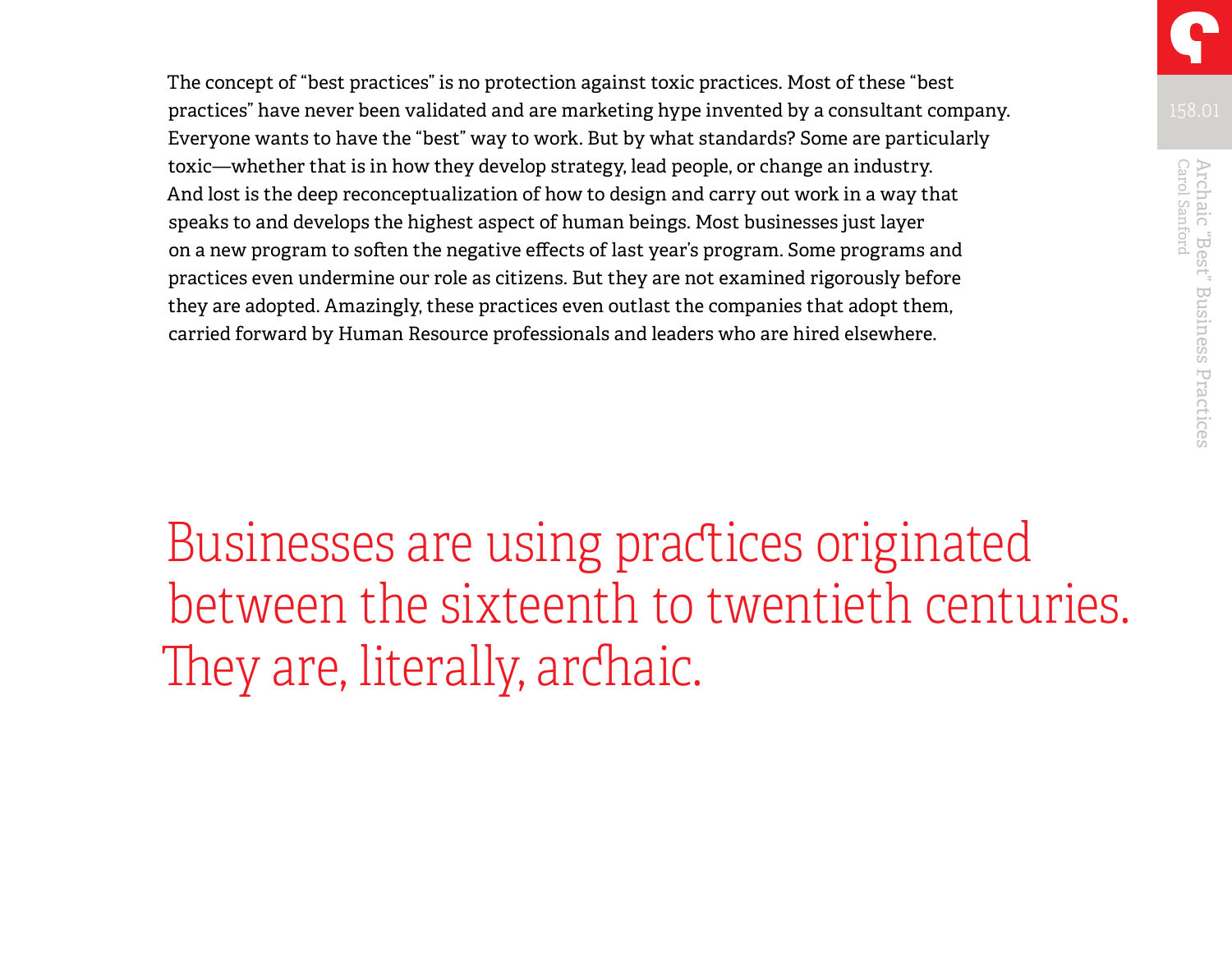Archaic "Best" Business Practices<br>Carol Sanford

Archaic "Best" Business Practices<br>Carol Sanford

#### **What Guidelines are Needed to Assess Practices for Effectiveness?**

The following criteria work on growing human capacity for innovation and resilience by focusing on three fundamental factors that enable people to take the kind of risk that produces strong businesses (and, by extension, strong individuals, families, and democracies).

The first, internal locus of control, has to do with the degree to which one is able to take full responsibility for one's actions. The second, external considering, is the ability to take into account and care deeply about the effect of one's actions on other beings. The third, personal agency, stepping up to great challenge on their own initiative, is an essential characteristic in individuals who wish to become fearlessly proactive with regard to evolving a system.

| <b>Three Criteria</b>  | Internal | External    | Personal |
|------------------------|----------|-------------|----------|
| <b>Core to</b>         | Locus of | Considering | Agency   |
| <b>Growing Human</b>   | Control  |             |          |
| Capacity $\rightarrow$ |          |             |          |
|                        |          |             |          |

Using these criteria, it is possible to test the regenerative potential of any work design. For a business or any other organization to work in a coherent and systemic way, all three must be present and rigorously cultivated as a system of capabilities. If they are only partially present or diluted by a mix-and-match assemblage of off-the-shelf programs, then it is impossible to build the force needed to create a great company.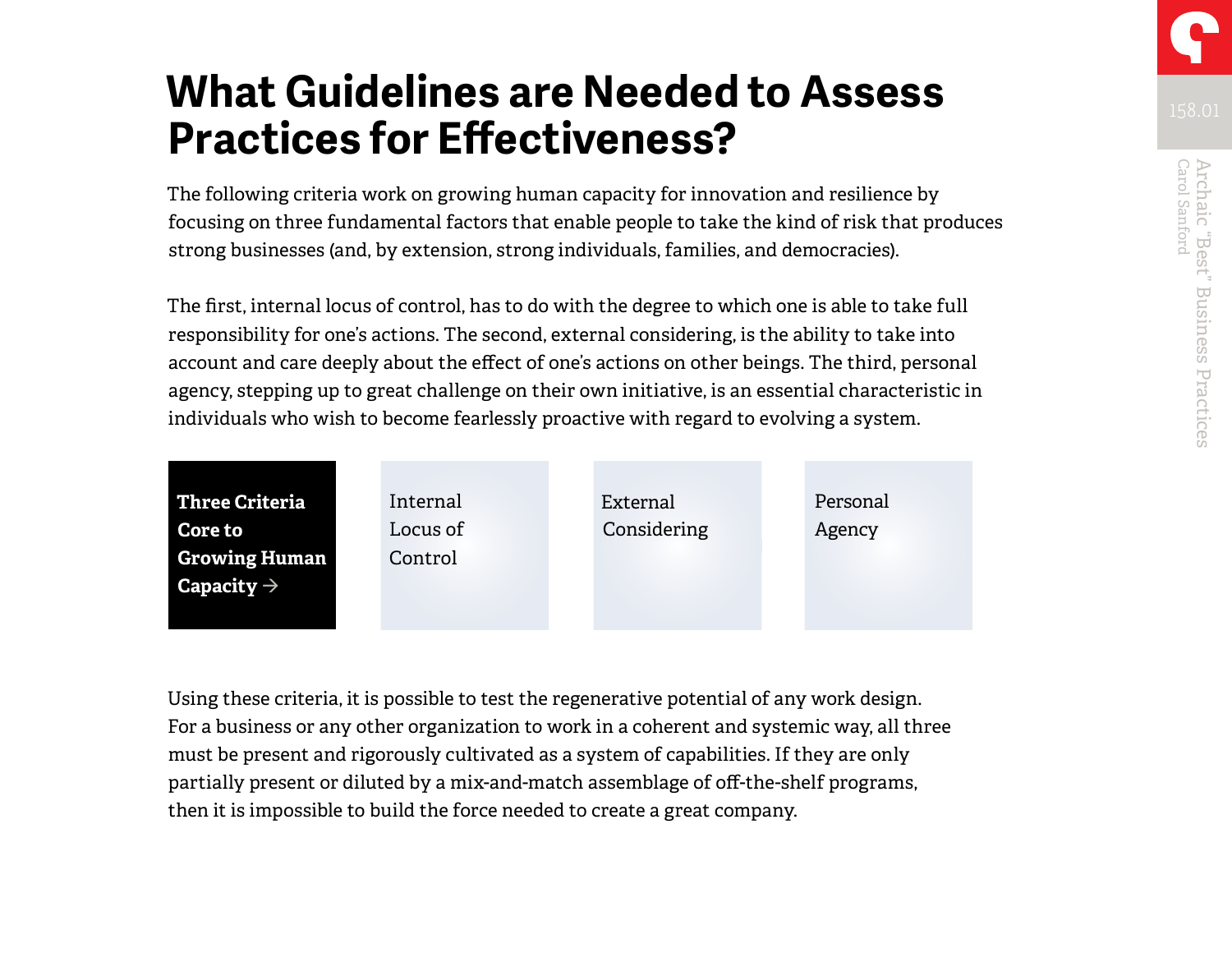#### **Eras of Archaic Practice that are Undermining Your Business, Human Potential, and Democracy**

The patterns we develop in response to social forces deposit like layers of sediment in the psyche, and they can significantly constrain our potential. At times, they can even be greatly harmful. For instance, we might have internalized negative messages from our family or school about our worth, beauty, lovability, or intelligence that inhibit our pursuit of fulfilling lives. We also build up layers of patterns arising from different periods in our lives or from different social contexts, and these can be in conflict with one another, causing us to appear self-contradictory.

Businesses are just as susceptible to this accretion of unconscious influences handed down from one era and generation to the next. This can cause them to appear self-contradictory or two-faced, for example with regard to how they behave toward employees. Thus, a business can be its own worst enemy when it comes to evolving its capacity to innovate or even to perform effectively. In order to become regenerative, it's not enough for a business to add a new set of assumptions on top of the built-up layers of old. Instead, the organization must engage in a process of self-examination in order to recognize and root out self-destructive practices that might otherwise prevent the company from pursuing its potential. In order to move forward, companies must take deliberate steps to eradicate toxic practices and replace them instead with the regenerative business practices.

Each era has a dozen still popular practices that will likely shock you. And, even harder is that we have learned to survive with them not knowing there is a better way. In fact, we feel we have benefitted from them, again without having alternatives that have more upside without the downside.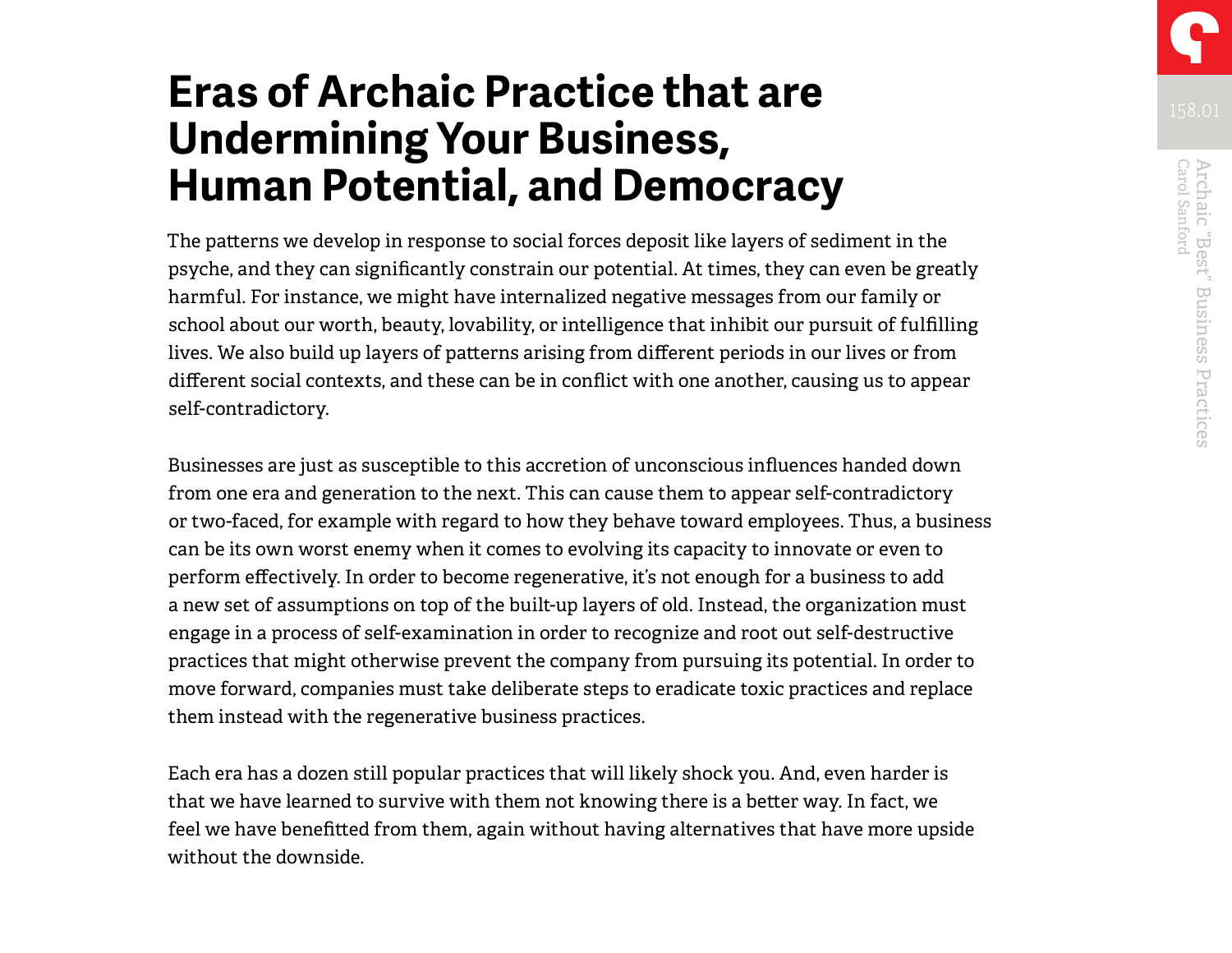## **The Aristocracy Paradigm**

*Control over ownership leads to bureaucratization*

Probably the oldest unconscious belief influencing business practice is the idea that some small segment of the population is superior to the rest and should be entrusted with decision making on behalf of everyone. Personal will, in other words, is replaced by or subordinated to the will of a leader. This idea is reflected in the traditions surrounding kings, organized religions, and ownership of land and other resources as they have been passed down over the past six thousand years. How we articulate what makes someone superior has changed over millennia, at times privileging war craft, cunning, wisdom, spiritual attainment, inheritance, wealth, or popular acclaim. But there hasn't been any change to the underlying idea.

This paradigm is still very much alive in many modern institutions, especially business, where the CEO is assumed to be somehow inherently superior and is treated accordingly. In work design, it shows up in some of the most ubiquitous, seemingly commonsensical, and unquestioned business practices.

In the business world, control over ownership inevitably results in bureaucracy and hierarchies. The problem arises when we habitually use hierarchies not as a way to organize thinking but as a way to organize people to do different levels of thinking. This has led to organizations, where ranking is translated into defined levels of authority, responsibility, and power. In most hierarchical businesses, small groups are designated to do significant parts of the creative thinking and decision making on behalf of all the others, profoundly proscribing the contributions that those others are allowed to make. This direct violation of the principles of internal locus of control and personal agency has the effect of undermining intrinsic motivation and accountability.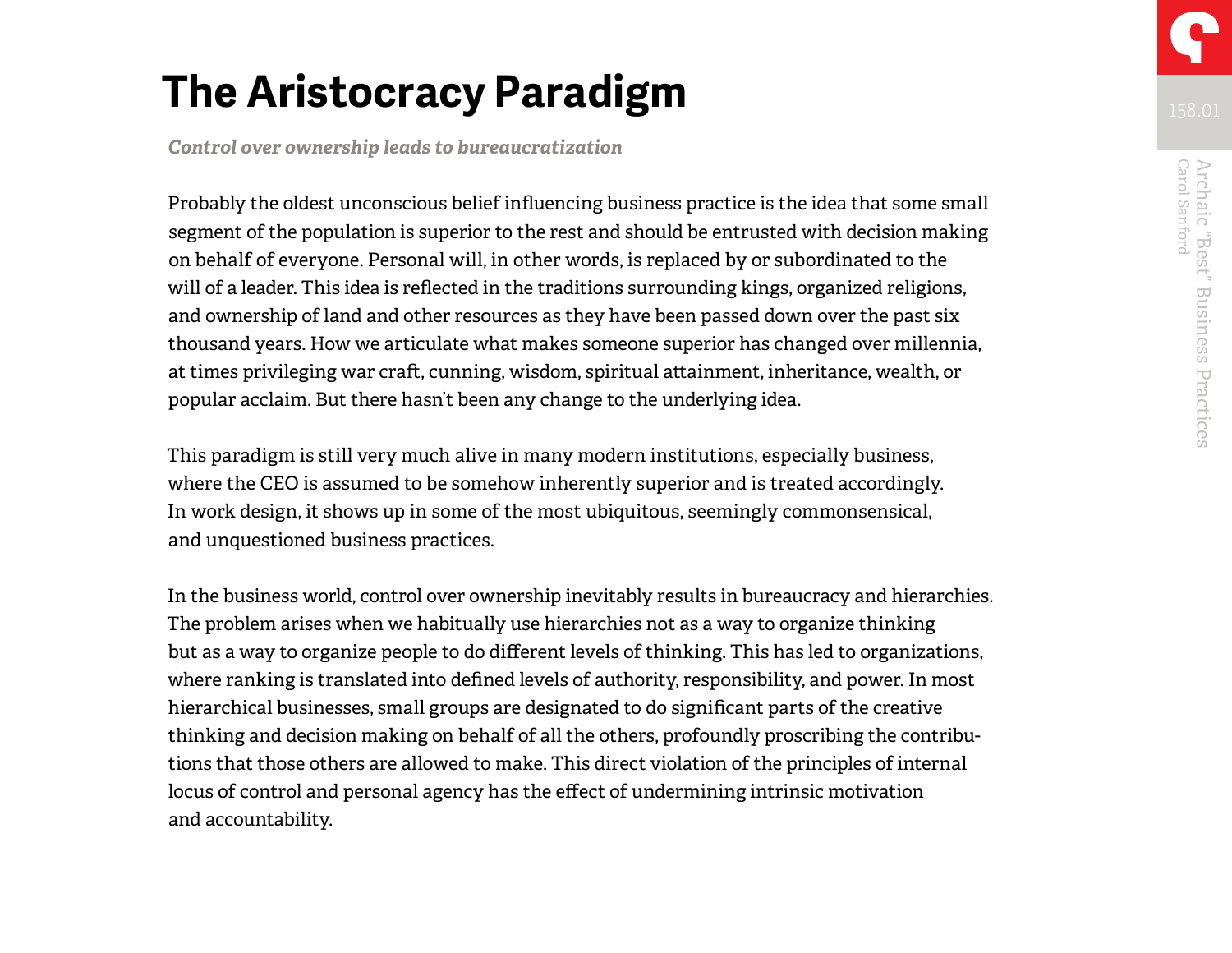### **The Machine Paradigm**

*Control over process leads to routinization*

Sometime during the Renaissance, improvements in the technology of clocks led to the metaphor of the universe as a cosmic clockwork or machine. This shift in paradigm enabled the rise of the industrial revolution, which not only celebrated and elaborated the place of machines in the world, but also organized military and social systems (including businesses) to operate like machines. By allowing people to function as interchangeable parts in machine-like systems, the industrial era severed the bondage to particular lords and lands, allowing unprecedented social mobility. But it also dehumanized people by imagining them as generic, interchangeable cogs.

This paradigm is still alive and well in modern business organizations. Its hallmark is standardization: machines depend on reliably identical parts, inputs, and outputs. This has reinforced the use of ideals as benchmarks against which people and work are judged: the closer to the ideal, the more reliably identical something can be. Thus, work design that is informed by a mechanistic perspective will give you the opposite of innovation. It will instead give more procedural uniformity and standardization.

Typically, a business based on the machine paradigm sees people as skill sets, views tasks as problems to be solved, and treats organization as the means by which people manage the parts to get the results they want. This leads to a host of business practices that have been around so long, and are so familiar, that they have come to be seen as business realities rather than business choices.

One of the greatest examples of a Toxic Practice from this era is feedback. Feedback is a metaphor explicitly derived from machines and introduced into common parlance by early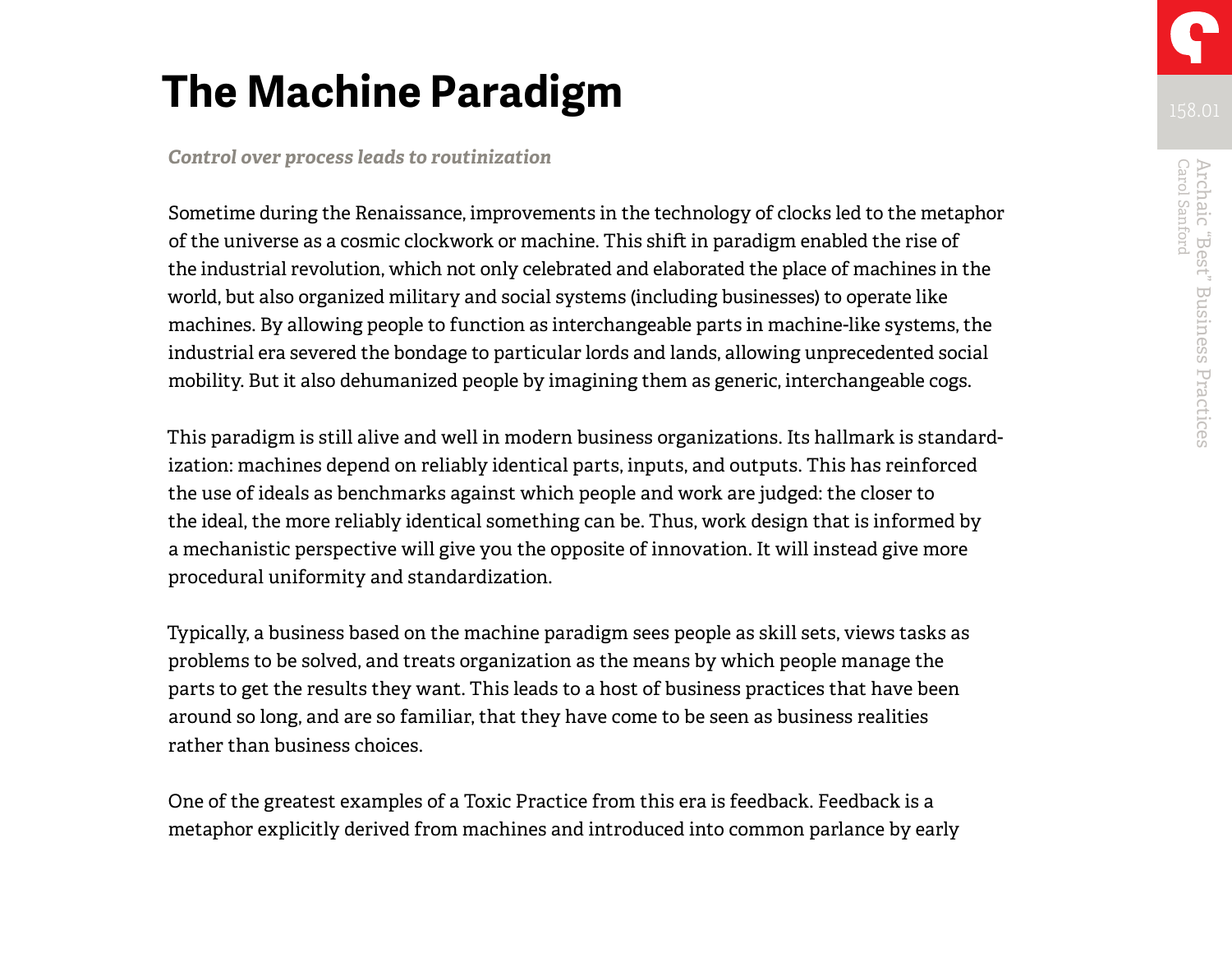thinkers in the field of cybernetics, or artificial intelligence. It refers to the governing mechanism that notices when a machine is producing too much of something and causes it to scale back or shut down (for example, the thermostat on a furnace that regulates heat).

Although feedback can be remarkably useful in mechanical systems, it turns out to be a very poor metaphor when applied to human beings. Giving people information that shuts them down is actually a bad idea.

First, the vast majority of feedback that people offer one another is projection—ninety percent, according to a recent article in Psychology Today. The deficiency that one person attributes to another is actually far more likely to be their own. By encouraging projection, feedback not only erodes internal locus of control in the person being critiqued, it also undermines integrity and the potential for personal growth in the one doing the critiquing.

Second, the use of feedback in organizations undermines self-management and motivation. Rather than cultivating the capacity to be self-reflective and self-correcting, feedback makes employees increasingly dependent on outside input for knowing how well they are performing. And third, one of the insidious side effects of feedback is conformity of opinion, the tendency of people to become increasingly unwilling to share unpopular perspectives for fear of being chastised or ostracized. This robs a business of the multiplicity of viewpoints that are critically necessary for understanding a complex world.

People and organizations are often willing to tolerate these downsides because of the common belief that feedback is the only way we can gain other people's insights into our own blind spots. But these insights, colored by projection and barbed by annoyance, can very easily have the effect of shutting us down. It's far more useful, and far more accurate, to practice selfreflection as a way to identify for ourselves the key restraints we will need to work on if we are to have the beneficial impact we seek to create in the world.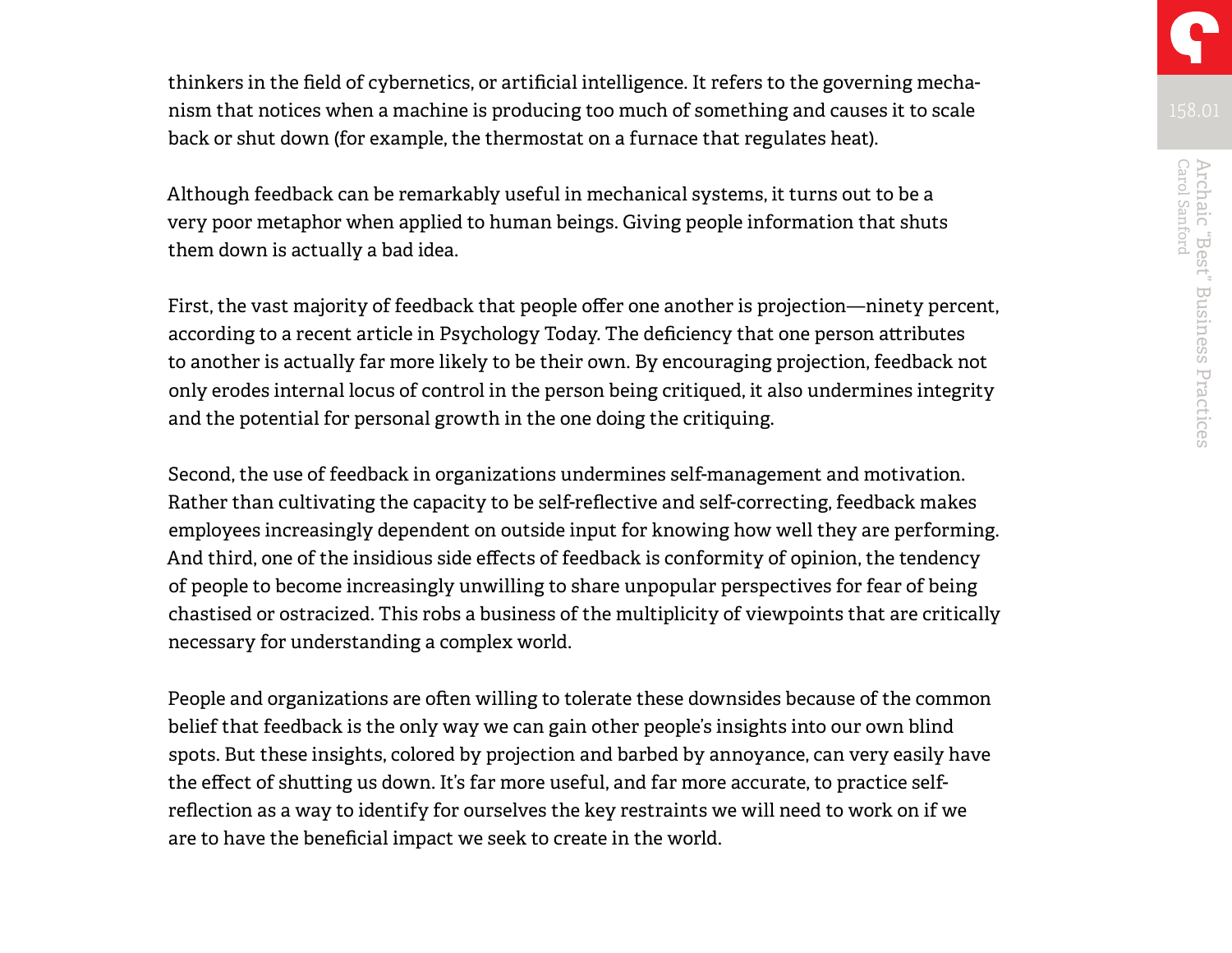## **The Behavioral Paradigm**

*Control over labor leads to external motivation*

The machine paradigm enabled the rapid development of the industrial era, but at some point, the speed and predictability of industrial machines outstripped the predictability of the people operating them. At this point, attention shifted from how to control the manufacturing process to how to control labor.

In the early twentieth century, psychologist John Watson persuaded leaders of industry to fund his research laboratory at Johns Hopkins University. He promised that his research would show them how to control people's behavior with the same level of scientific predictability and rigor that engineers were able to bring to the design of machinery. This work, which founded the discipline of behaviorism, was predicated on the belief that internal, subjective experience was irrelevant. The only phenomena that mattered were behaviors that could be objectively served, categorized, and conditioned. Watson's research into operant conditioning, which was extended and elaborated by such well-known behaviorists as B. F. Skinner, had enormous impact later in the century on the field of work design, education, parenting, and advertising.

Although feedback can be remarkably useful in mechanical systems, it turns out to be a very poor metaphor when applied to human beings.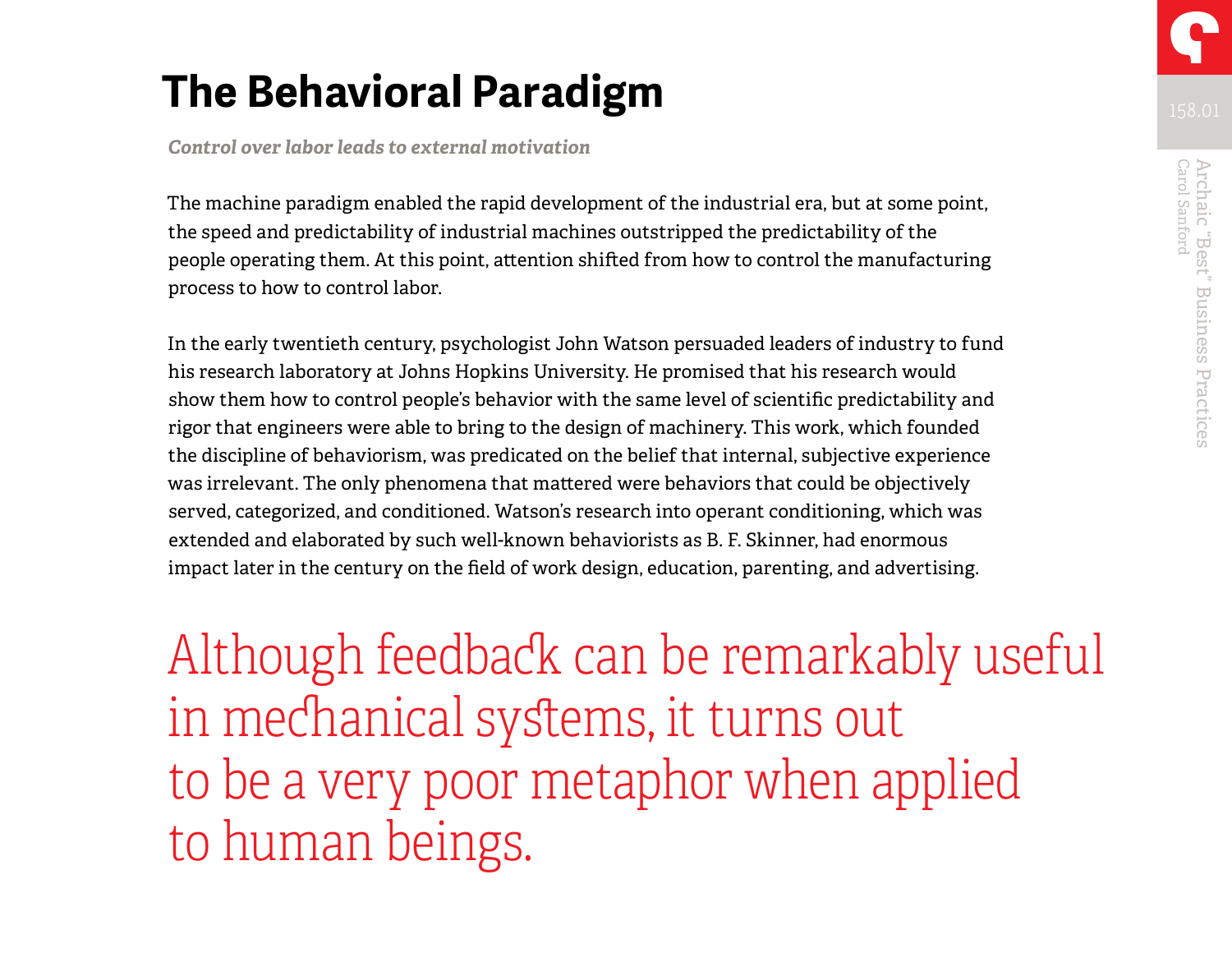Behavioral psychology is effective, in large part, because it taps into characteristics that humans share with many other animals. Through research on rats, primates, and other mammals, behaviorists were able to accurately describe how to condition people's behavior. Like the aristocratic and mechanistic paradigms that preceded it, this approach assumes an outside authority whose goals drive all activity and thus shape employee behavior. It ignores and therefore fails to take advantage of many of the higher functions of human intelligence.

Companies and all of their people have the innate potential for reflection and self-management, qualities they need to develop in order to move into the uncharted territories where innovation occurs. Business practices like the following, which are based on the premises of behavioral psychology, inevitably have far more negative than positive effects. Incentive is the promise of a future reward, designed to stimulate a single-minded pursuit. For example, companies might promise salespeople a bonus for exceeding certain targets. An incentive generates a very specific stimulating effect on the brain by highlighting a gap between what people have and what they could have. This creates the compelling desire to close the gap, and thus serve as a source of energy to drive the development of desired behaviors and outcomes.

An example of a toxic practice from this era is that of incentives. Because incentives trigger a primitive, ingrained response, they produce a number of unintended consequences. First, they strongly reinforce self-aggrandizement, so much so that people can dedicate highly creative energy toward the counterproductive purpose of gaming the system.

Second, they focus people's attention on the incentive, rather than on customers. Third, they reduce the sense of agency and locus of control in workers, placing it instead in the hands of those who are creating the incentives and providing the rewards. This not only undermines the ability to be self-managing, it also infantilizes people. Thus, it is small wonder, given the ubiquity of this practice, that Americans struggle to see themselves as engaged, empowered participants in their own democratic institutions.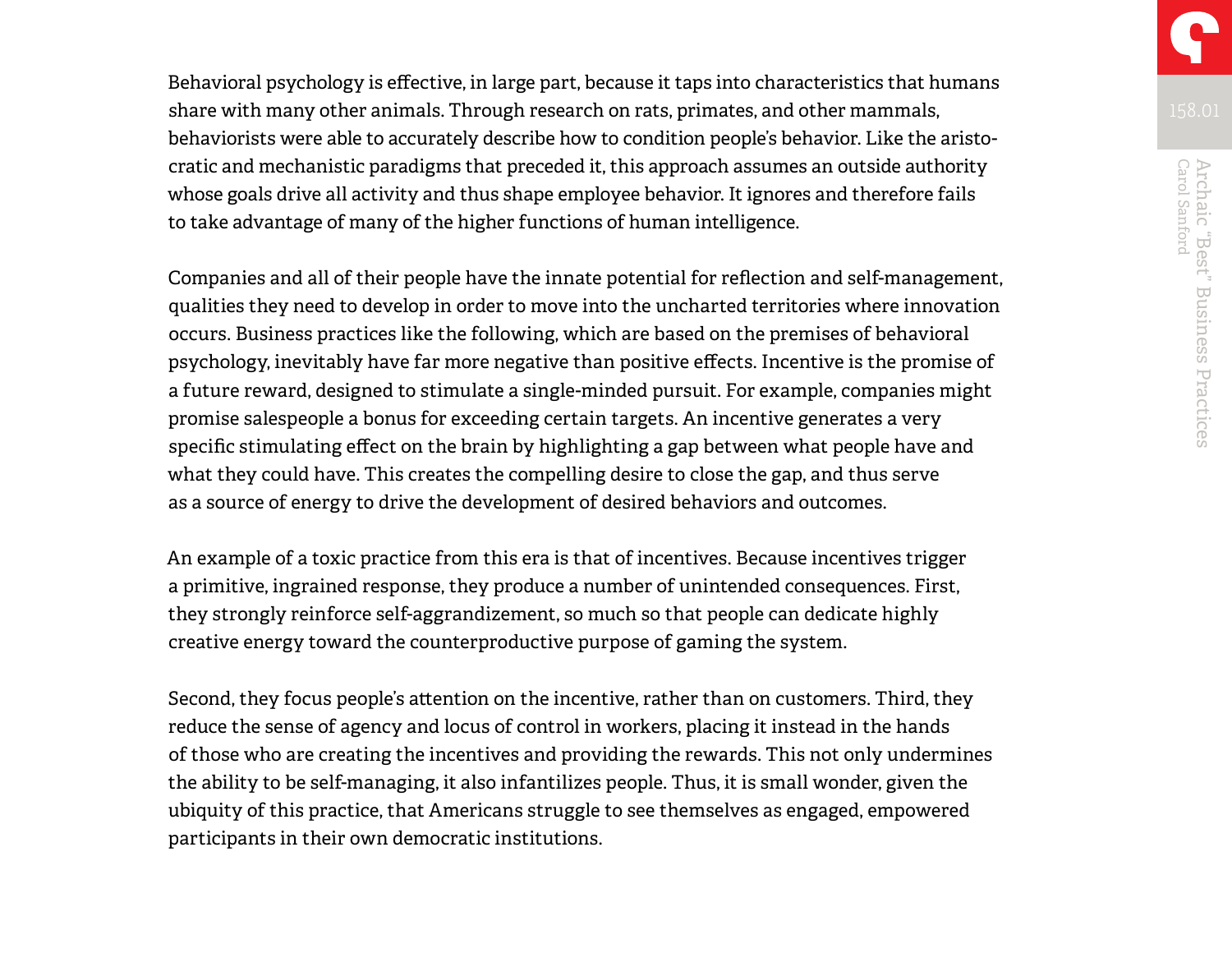Offering Rewards is another related toxic practice, designed to build and reinforce bonds of loyalty between workers and the superiors who bestow them. They can be distributed through incentive programs, but they can also arrive unexpectedly as the result of beneficence from above. In contrast to incentives, their effect on the brain is to reduce stimulation and satisfy desire, thereby producing a bond with the organization or person who doles them out.

Rewards subtly erode human character and relationships by valorizing dependency and selfserving loyalty over authenticity and the self-respect fostered within a community of equals. Organizationally, they contaminate a business culture by politicizing relationships, dividing

people into competing camps of mutual benefit. In addition, they set in motion a downward spiral of dependency. As employees are less and less able to look to themselves to anticipate the needs of customers, each year they require management to provide them with increasingly explicit goals, incentives, and rewards to accomplish this basic work.

The irony is that the practice of giving rewards, which is so universally accepted as a way to improve performance, simply doesn't work. As Daniel Pink points out in his book Drive, research has shown time and again that rewards are only effective when it comes to the simplest and most menial tasks. Anything that is complex and requires sustained effort depends on the development of people's intrinsic drive, which operates independently of external rewards. Yet, the belief that rewards are necessary to sustain motivation is so deep and unquestioned that people continue the practice throughout their social and professional institutions. They fail to understand how profoundly destructive it is to the development of free, independent, thoughtful, and democratic human beings, and they simply can't imagine an alternative.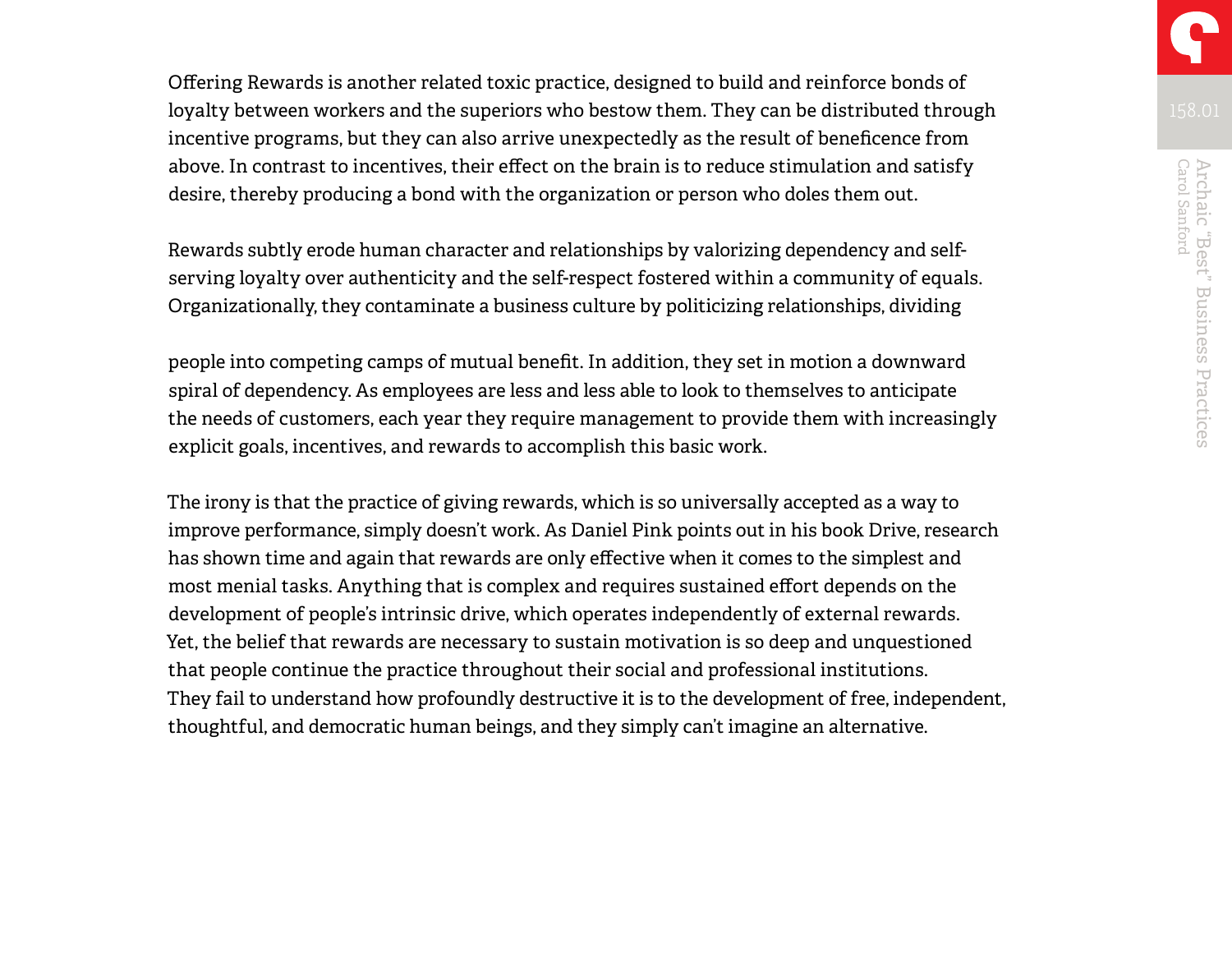## **The Human Potential Paradigm**

*Self-actualization leads to internal motivation*

The aristocracy, machine, and behavioral paradigms emphasized the use of external controls (over ownership, process, or labor) as a means to move toward some ideal of performance. By the middle of the twentieth century, this emphasis on control was becoming increasingly out of step with a culture that was exploring the importance of human self-determination and self-expression. By the 1960s, this ferment had caused the rise of the human potential movement, led by such influential humanistic psychologists as Virginia Satir, Abraham Maslow, and Carl Rogers. They rejected a system that treated people as if they were merely tools, celebrating instead the idea that human beings were inherently worthy. In place of controls, they proposed self-direction; in place of optimization, they proposed actualization; and in place of the idea of humans as the tools of others, they proposed the pursuit of the potential inherent in each person.

Rewards subtly erode human character and relationships by valorizing dependency and self-serving loyalty over authenticity and the self-respect fostered within a community of equals.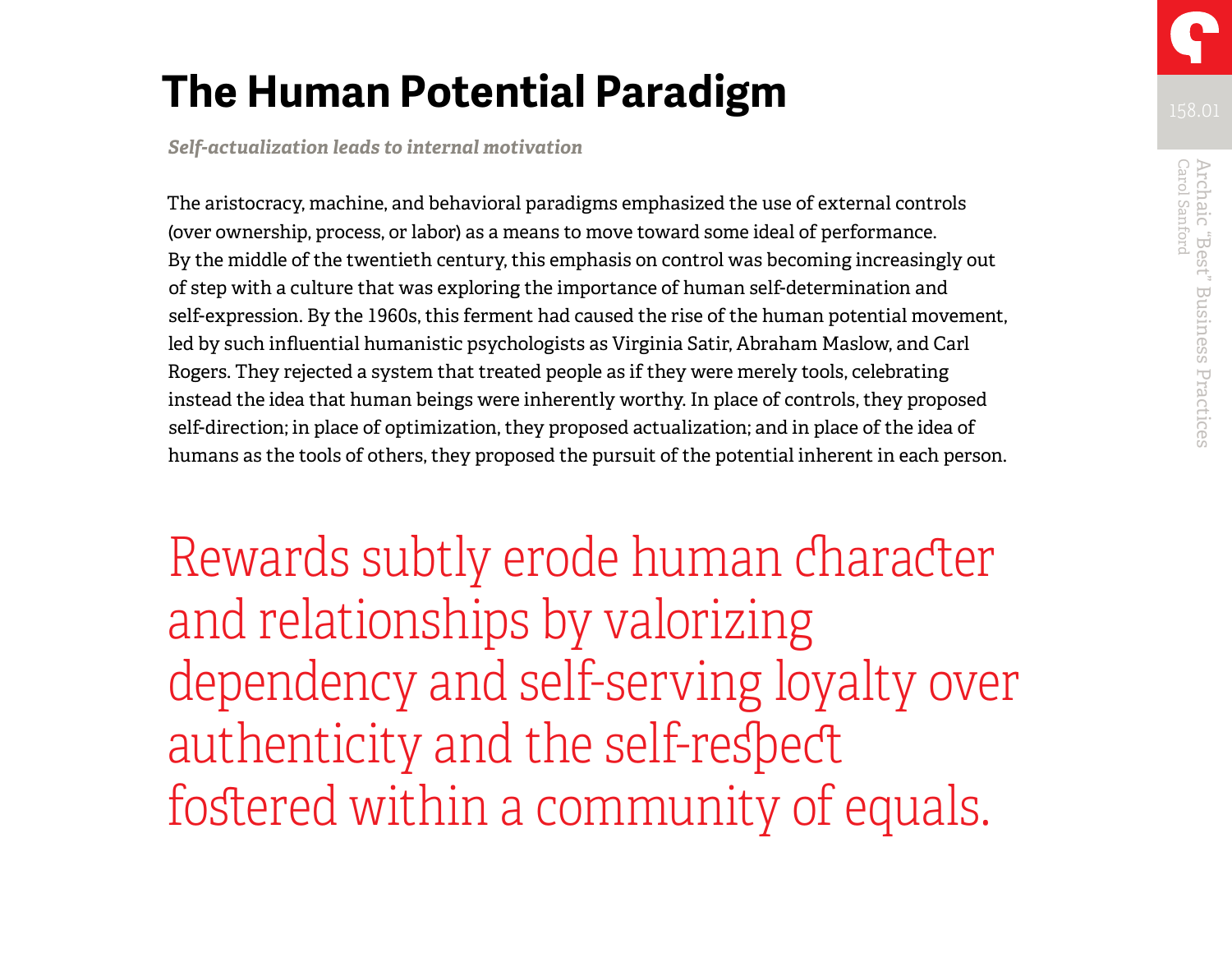The human potential movement effectively shifted a host of organizational systems toward a new view of the role of humans in work. These became far better able to tap the creativity and energy of employees, even as employees found their work to be more meaningful and satisfying. Still, by limiting its focus to the self-actualization of individuals, the human potential movement contained a fundamental blind spot. It kept the focus inward and human, which meant that it was unable to adequately take into account the relationship between humans and the larger systems that we interact with—especially the natural systems.

Perhaps the greatest issue that resulted from the adaptation of humanistic psychology to business had to do with the consultants who attempted to do the adapting. Steeped as theywere in the mechanistic and behaviorist paradigms, they misunderstood the fundamental insight of the human potential movement—that humans needed to be the authors of their own choices and actions. Instead, they took the concept of human development to be simply a replacement for the concept of performance. As a result, the programs that they developed to apply the philosophy of humanism were profoundly colored by the techniques of behaviorism. Some of the most common programs based on humanist principles are described here, along with the main reasons why they don't work.

An example of toxic practices from this era? Typologies of personality are used by companies as a way to manage the complexity that shows up whenever we begin to think of people as autonomous, self-managing individuals, rather than machine parts or lab rats. They sort and classify people, but not by background, training, or education. Instead they classify them according to personality or psychological traits, such as introverted and extroverted or analytical and synthesizing. In this way, the reasoning goes, programs and practices can be more closely tailored to their needs. Typologies are also intended to help people better understand themselves and one another in order to promote more harmonious working relationships.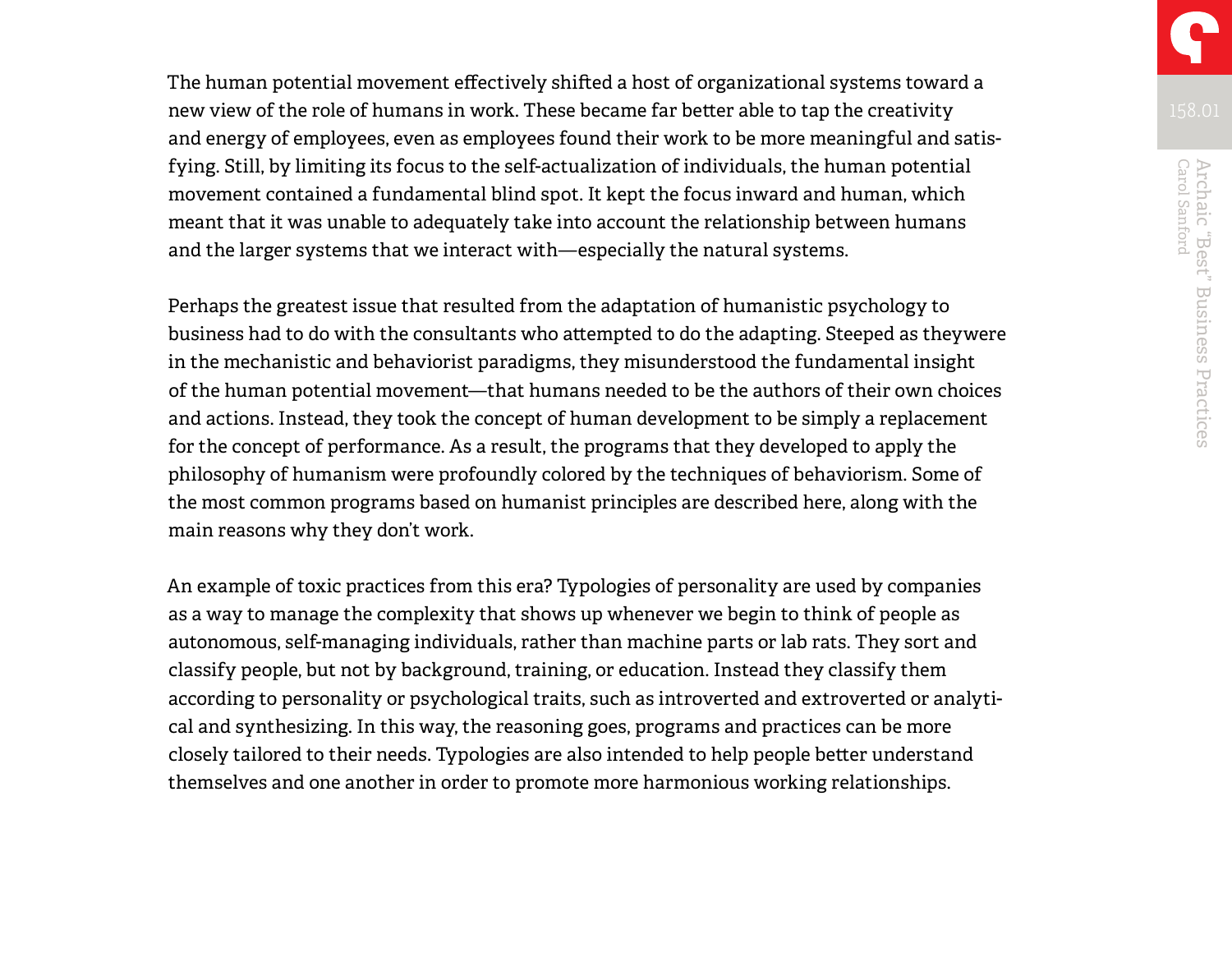Unfortunately, typologies simplify the unlimited diversity and changeability of human expression, and simplification is almost always a bad way to try to manage complexity. Also, they cannot be verified.

There is no scientific basis for the assertion that there are "four types of human mind" or "nine types" or "twelve types." This in itself wouldn't be an issue, if it weren't for the fact that typologies are fundamentally destructive in practice.

The real issue is that typologies are a method of generalization. The minute a business groups people into categories, it diminishes their unique individuality, which is the most sustainable source of their motivation and desire to contribute.

The minute a business groups people into categories, it diminishes their unique individuality, which is the most sustainable source of their motivation and desire to contribute.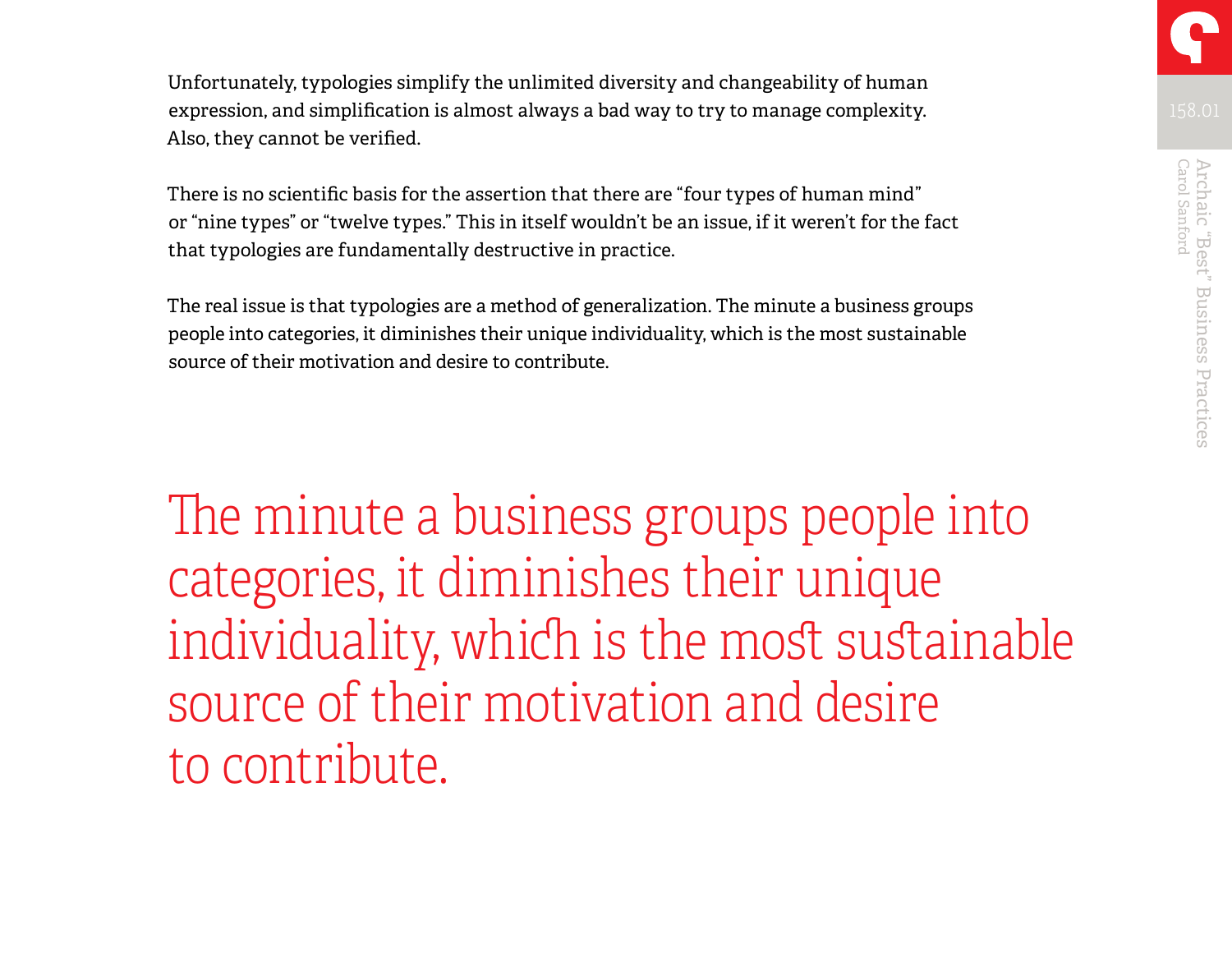#### **The Regenerative Approach to Work Design**

Most organizations know that to engage in real, disruptive innovation, they need great, creative people. They also understand that they must provide the conditions within which these people will flourish.

In addition to a vibrant culture, they must design work in such a way that it invites and even compels innovation. Whereas most businesses do this by hiring and nurturing a small group of creative talent, a regenerative organization establishes the conditions that will grow creativity in everyone across the entire organization.

The right organizational conditions can radically expand what people consider possible, while nurturing a compelling desire in them to be part of it. In other words, when the conditions are right, personal growth becomes tied to transformational endeavors. It can even be tied to the disruption of existing economic and social systems. This keeps personal growth meaningful, and therefore sustainable. A business accomplishes this by fostering a culture that emphasizes rigorous thinking matched with reliable, structured capability building.

Three design criteria—initiative activation, developmental infrastructure, and change acceleration—focus on these fundamental conditions. When present, they enable everyone to develop the capabilities of internal locus of control, external considering, and personal agency. Businesses that foster a culture in which everyone thinks like a CEO completely bypass the current debates about the relative merits of hierarchical versus flat organizations. Thinking and decision making take place in every part of the organization, regardless of its overall formal structure.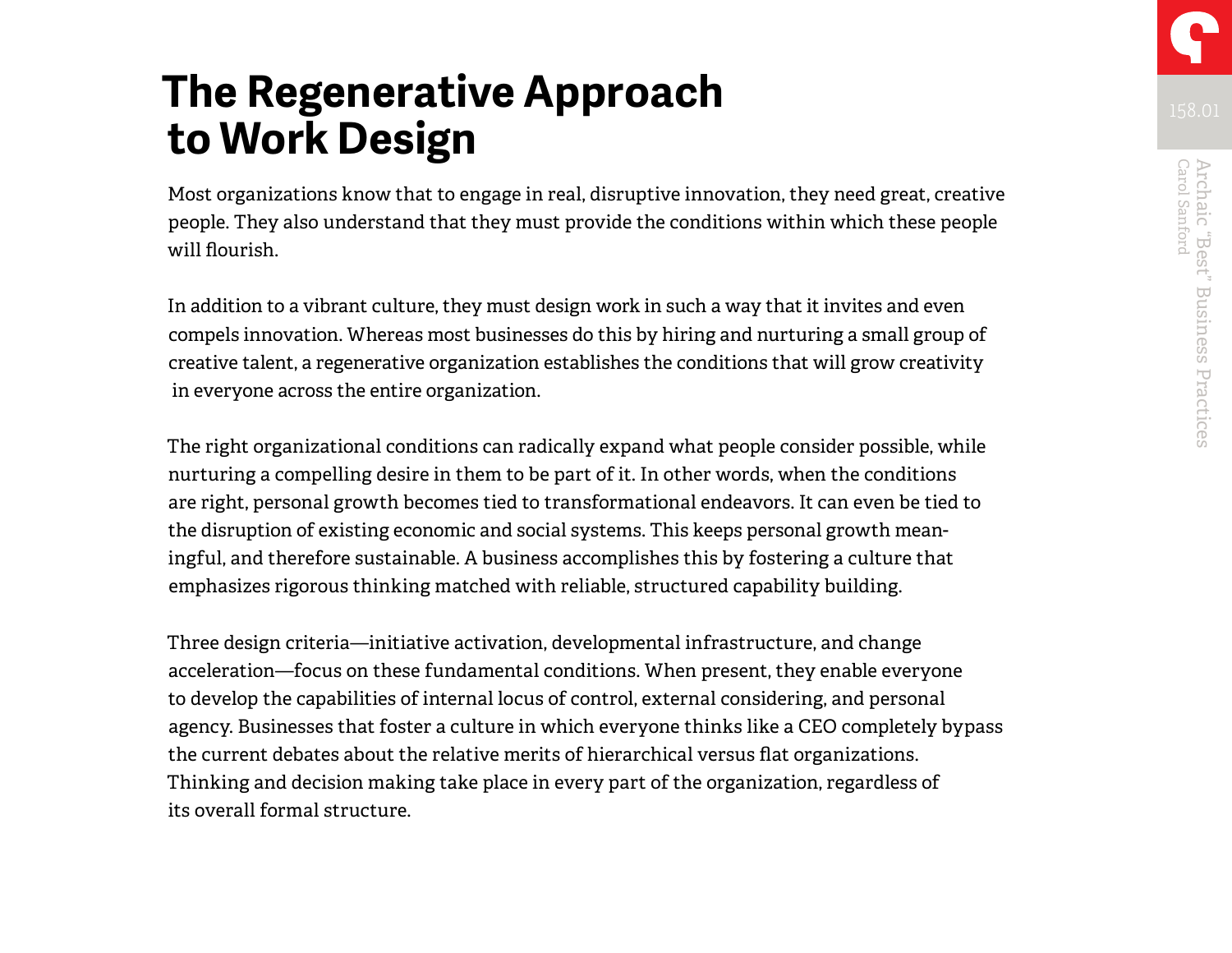The first criterion, initiative activation, is intended to build systems that foster the ability of every member of an organization to evolve the complexity of initiatives they pursue with regard to building a world-changing business. The second, developmental infrastructure, helps integrate individual initiative and organizational direction in order to achieve mutual success. The third, change acceleration involves orchestrating the conscious dialogue that will ensure that enlightened disruption is actually occurring in the market and society as a whole.

| <b>Three Criteria</b> | Change     | Developmental  | Activating   |
|-----------------------|------------|----------------|--------------|
| for Growing           | Initiation | Infrastructure | Large-Scale  |
| an Innovation         | System     |                | Acceleration |
| Culture $\rightarrow$ |            |                |              |
|                       |            |                |              |

Human creativity has a tendency to become scattered or diffused without a rigorous discipline in place to focus it. These three criteria are specifically designed to enable businesses to provide focus, organization, and order to the initiatives of their members, so that their creative energy gains coherence and thrust. The criteria also provide guidance for the initiation and management of large-scale change. They are applicable to businesses, communities, ecosystems, and nations because they allow groups to start where they are and grow from there. For this reason, I have found them to be contagious. The minute workers begin to experience and master them within the workplace, they start to carry them out into their communities, where they can be put to use to benefit the public as well as the business.  $\mathbb S$ 

1. "Why 90% of Businesses Fail Within Ten Years" by Bill Carmody, Inc. Magazine. August 12, 2015. https://www.inc.com/bill-carmody/ why-96-of-businesses-fail-within-10-years.html

2. "Why Good Businesses Go Bad" by Donald Sull, Harvard Business Review July-August. 1999. https://hbr.org/1999/07/why-good-companies-go-bad

3. Ray Williams, "Why 'Constructive Feedback' Doesn't Improve Performance," Psychology Today (November 26, 2011), accessed March 25, 2017. www.psychologytoday.com/blog/wired-success/ 201111/why-constructive-feedback-doesnt-improve-performance.

4. Todd Rose, The End of Average: How We Succeed in a World That Values Sameness Jan 19, 2016, Harper One.